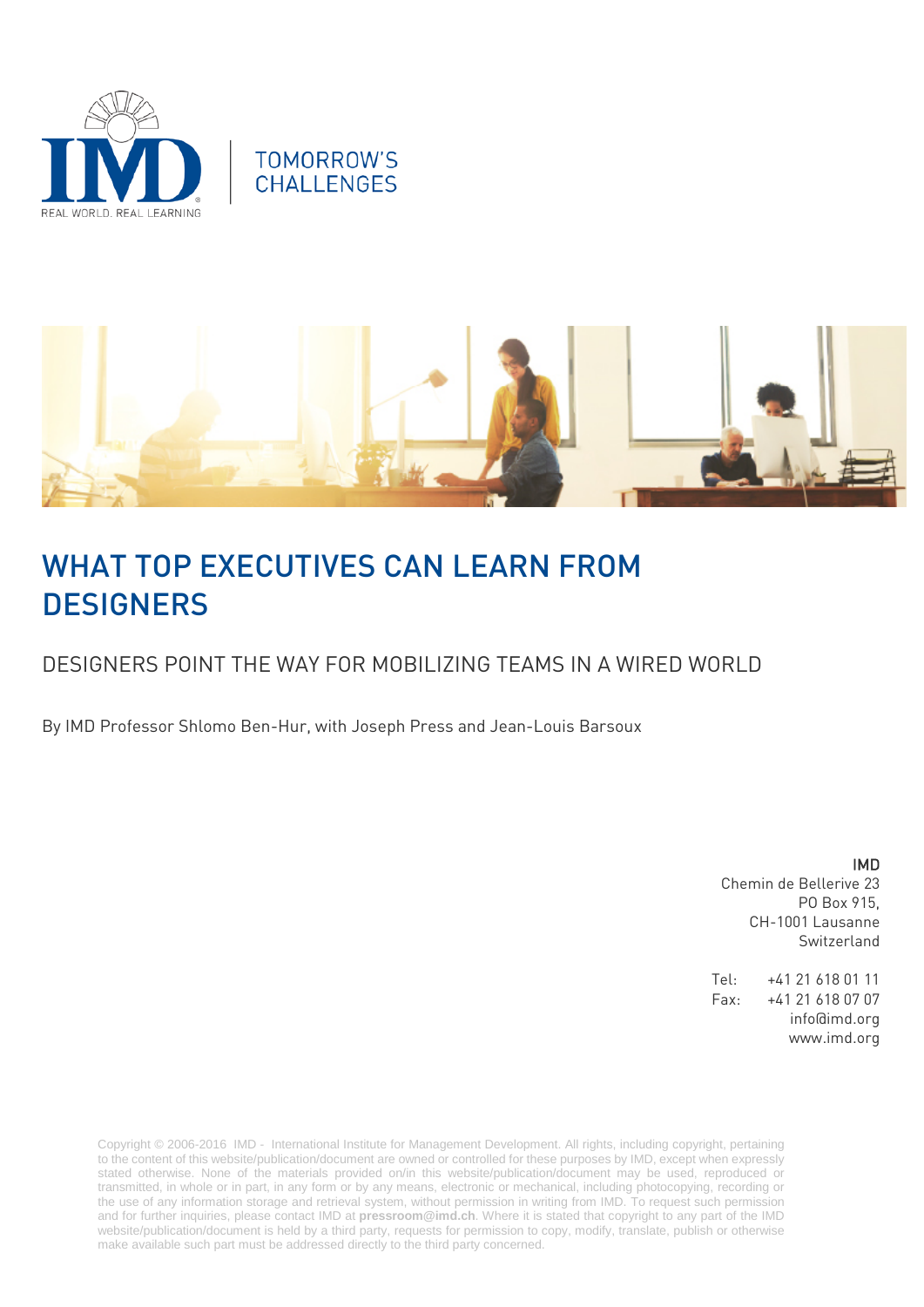Leaders at every level of an organization need to mobilize their teams, whether it is a top management team or a front-line sales force. But traditional leadership principles of hierarchy and control are ill-matched to today's wired world in which teams are ever more fluid, diverse and virtual. Leading teams in such a context requires a different approach, as many top executives acknowledge. There is a lot leaders can learn from designers, who have traditionally confronted similar team mobilization challenges. Three characteristics of "designer leadership" are particularly relevant to leading high-performing teams: persuasion, collaboration and innovation.

#### **Sketch the future**

Design is about nurturing a vision into reality. Business leaders must also paint a compellingly persuasive picture of the future to capture their teams' imaginations, get them excited about what is possible and align their efforts – especially when team members are dispersed and face a dynamic and uncertain environment. According to Barbara Kux, an experienced leader across several Fortune 500 companies, now on the boards of Total and Henkel: "Vision is the photo of the future. You really have to show your teams what this photo of the future should be…. You cannot have speed without showing where you want to go to."

In contrast with the traditional view, the team leader's main role is to facilitate the search, not to deliver the answer. The onus is on the leader to shape the quest in a way that others can understand, believe in and follow; to create an environment where mobile talents are attracted, motivated, and keen to stay.

As Linda Heasley, CEO of fashion retailer Lane Bryant, told the *International Herald Tribune*: "I believe that my associates can work anywhere they want, and my job is to re-recruit them every day and give them a reason to choose to work for us and for me as opposed to anybody else. So it's about making it fun. It's about making it exciting. It's about keeping them marketable."

Besides uniting a group of people around a shared vision of a brighter future, the leader must elicit and integrate their diverse contributions.

#### **Build bridges**

Designers are accustomed to building ad-hoc project teams – with different knowledge bases and perspectives – to work together toward a specific end. Successful design hinges on collaboration across disciplines.

Increasingly, business leaders face a similar challenge of drawing on the specialized input of dispersed contributors, some of them inside the organization and others outside, and some fulltime and others not. Team functioning has become a central concern. Damien O'Brien, chairman of executive search firm Egon Zehnder, says: "Historically, we have been focused on assessing individual talents. But what we have come to see as a firm is that really evaluating the effectiveness of teams, or building teams that are effective, is actually a key part of this equation. You can have the best talents in the world – but if they are not functioning in effective teams, then they will not achieve their potential."

The effectiveness of individual talents depends on the balance and spirit of the overall team. And with team members often scattered in different locations or constantly on the move, the leader must work harder to communicate across silos, coordinate actions, help create connections, and encourage constructive feedback.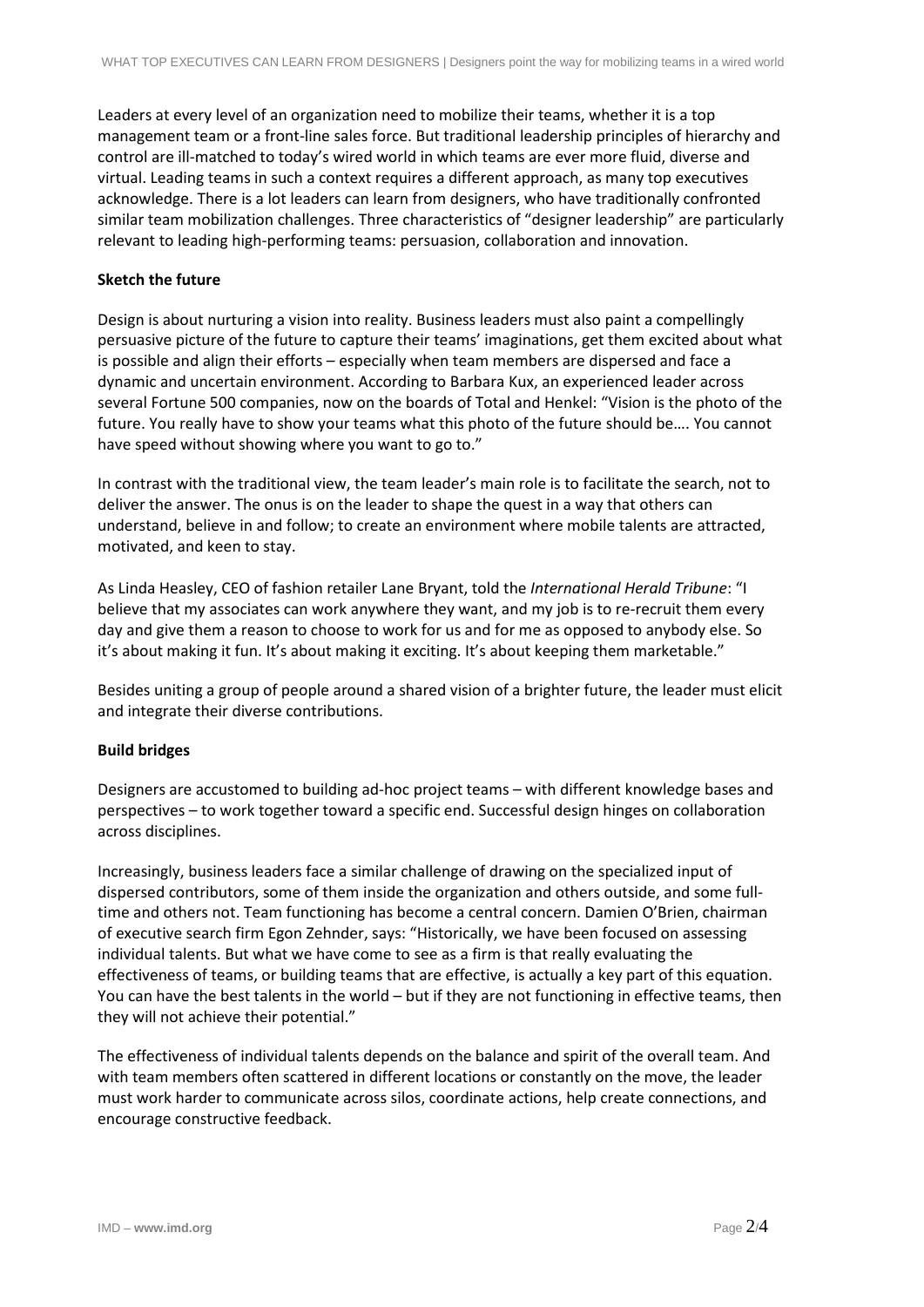Top executives also have to curb their own "bossiness". In a *Harvard Business Review* interview, Cisco's longstanding CEO John Chambers recalled that it took time for him to develop a more collaborative approach with his team: "When I learned to let go and give the team time, I found they made just as good decisions, or even better – and, just as important, they were even more invested in the decision and thus executed with greater speed and commitment."

The real test of collaboration is when the team opens itself up to different approaches in pursuit of innovation.

#### **Instill edge**

Designers believe in encouraging experimentation and creativity. They engage in iterative cycles of continuous improvement and edgy thinking rather than settling for "good enough" solutions.

Likewise, business leaders increasingly recognize the need for innovation and prototyping not just from R&D teams, but from teams throughout the value chain, whether they are trying to improve outputs, processes, strategies or management practices. The leader contributes through incisive questioning rather than directives. "As the CEO, you're trying to make a great idea better," says Jen Hsun Huang, CEO of graphics chipmaker Nvidia, in the *New York Times*. "By asking the right questions, you can get to the heart of the issue right away… Through probing, you cause them to explore ideas that they didn't realize needed to be explored."

Besides asking pivotal questions, the leader's other key contribution to innovation is to create a safe environment that supports risk taking and tolerates failure. Severin Schwan, CEO of Swiss drug giant Roche, takes the idea a step further: "*We literally* celebrate failure. Recently, I had a celebration lunch with the team on a medicine which unfortunately failed. And the signal to the organization is "Failure is okay. That's part of our business." And actually it's *encouraged –* because if you don't take risks, you will never get innovations."

#### **Designer bosses**

The three characteristics we describe are not new, and our interviews and research show that many business leaders have already adopted some or all of them. What is missing, however, is a broader recognition that the way designers work is increasingly a template for how leaders need to mobilize their teams.

Prevailing metaphors do a poor job of capturing the real needs of leadership in the current environment. Forget the image of leader as commander, ship's captain or conductor – the mindset future leaders must embrace is that of the designer.

*[Shlomo Ben-Hur](http://www.imd.org/about/facultystaff/ben-hur.cfm) is Professor of Leadership, Talent Management and Corporate Learning at IMD, where he teaches on the following programs: [Advanced Strategic Management \(ASM\),](http://www.imd.org/executive-education/asm/strategic-management/description-dates-fees/) [Breakthrough Program for Senior Executives \(BPSE\),](http://www.imd.org/executive-education/bpse/senior-executive-program/description-dates-fees/) [Organizational Learning in Action \(OLA\),](http://www.imd.org/executive-education/ola/organizational-learning/description-dates-fees/) [Orchestrating Winning Performance \(OWP\).](http://www.imd.org/OWP)* 

*Dr Joseph Press is the Director of Deloitte Digital in Switzerland and teaches on the IMD program Organizational Learning in Action (OLA).*

*Jean-Louis Barsoux is a senior research fellow at IMD.*